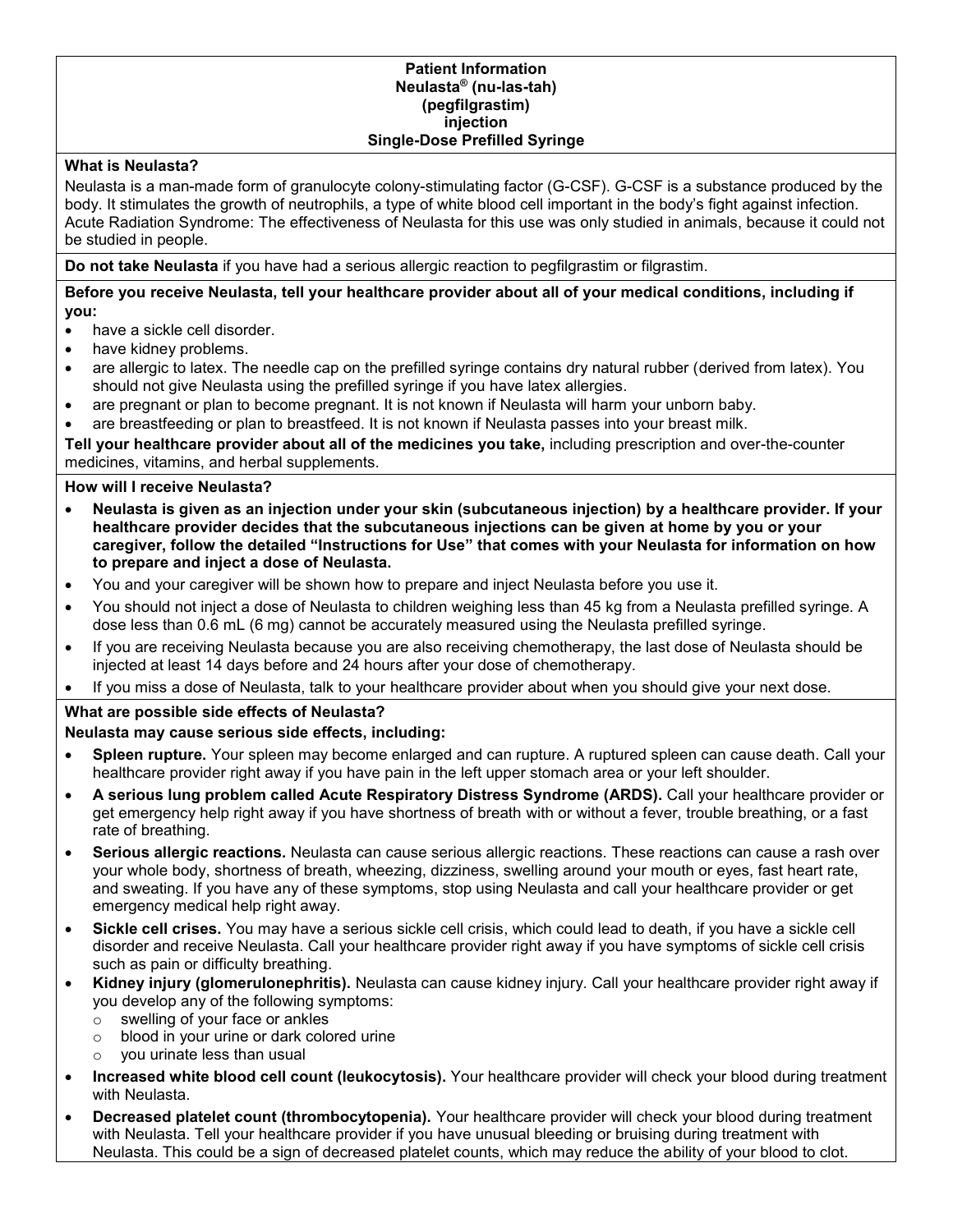- **Capillary Leak Syndrome.** Neulasta can cause fluid to leak from blood vessels into your body's tissues. This condition is called "Capillary Leak Syndrome" (CLS). CLS can quickly cause you to have symptoms that may become life-threatening. Get emergency medical help right away if you develop any of the following symptoms:
	- o swelling or puffiness and are urinating less than usual
	- o trouble breathing
	- o swelling of your stomach area (abdomen) and feeling of fullness
	- o dizziness or feeling faint
	- o a general feeling of tiredness
- **Myelodysplastic syndrome and acute myeloid leukemia.** If you have breast cancer or lung cancer, when Neulasta is used with chemotherapy and radiation therapy, or with radiation therapy alone, you may have an increased risk of developing a precancerous blood condition called myelodysplastic syndrome (MDS) or a blood cancer called acute myeloid leukemia (AML). Symptoms of MDS and AML may include tiredness, fever, and easy bruising or bleeding. Call your healthcare provider if you develop these symptoms during treatment with Neulasta.
- **Inflammation of the aorta (aortitis).** Inflammation of the aorta (the large blood vessel which transports blood from the heart to the body) has been reported in patients who received Neulasta. Symptoms may include fever, abdominal pain, feeling tired, and back pain. Call your healthcare provider if you experience these symptoms.

The most common side effects of Neulasta are pain in the bones, arms, and legs.

These are not all the possible side effects of Neulasta. Call your healthcare provider for medical advice about side effects. You may report side effects to FDA at 1-800-FDA-1088.

## **How should I store Neulasta?**

- Store Neulasta in the refrigerator between  $36^{\circ}$ F to  $46^{\circ}$ F (2 $^{\circ}$ C to  $8^{\circ}$ C).
- **Do not** freeze.
- Keep the prefilled syringe in the original carton to protect from light or physical damage.
- Do not shake the prefilled syringe.
- Take Neulasta out of the refrigerator 30 minutes before use and allow it to reach room temperature before preparing an injection.
- Throw away (dispose of) any Neulasta that has been left at room temperature, 68°F to 77°F (20°C to 25°C), for more than 48 hours.

#### **Keep the Neulasta prefilled syringe out of the reach of children.**

#### **General information about the safe and effective use of Neulasta.**

Medicines are sometimes prescribed for purposes other than those listed in a Patient Information leaflet. Do not use Neulasta for a condition for which it was not prescribed. Do not give Neulasta to other people, even if they have the same symptoms that you have. It may harm them. You can ask your pharmacist or healthcare provider for information about Neulasta that is written for health professionals.

#### **What are the ingredients in Neulasta?**

Active ingredient: pegfilgrastim

Inactive ingredients: acetate, polysorbate 20, sodium and sorbitol in water for injection.

Manufactured by: Amgen Inc., One Amgen Center Drive, Thousand Oaks, California 91320-1799 U.S. License No. 1080

Patent: <http://pat.amgen.com/onpro/>

©2002- 2021 Amgen Inc. All rights reserved.

For more information go to www.neulasta.com, or call 1-800-77-AMGEN (1-800-772-6436).

1xxxxx v16

This Patient Information has been approved by the U.S. Food and Drug Administration. This Provised: 01/2021 Revised: 01/2021

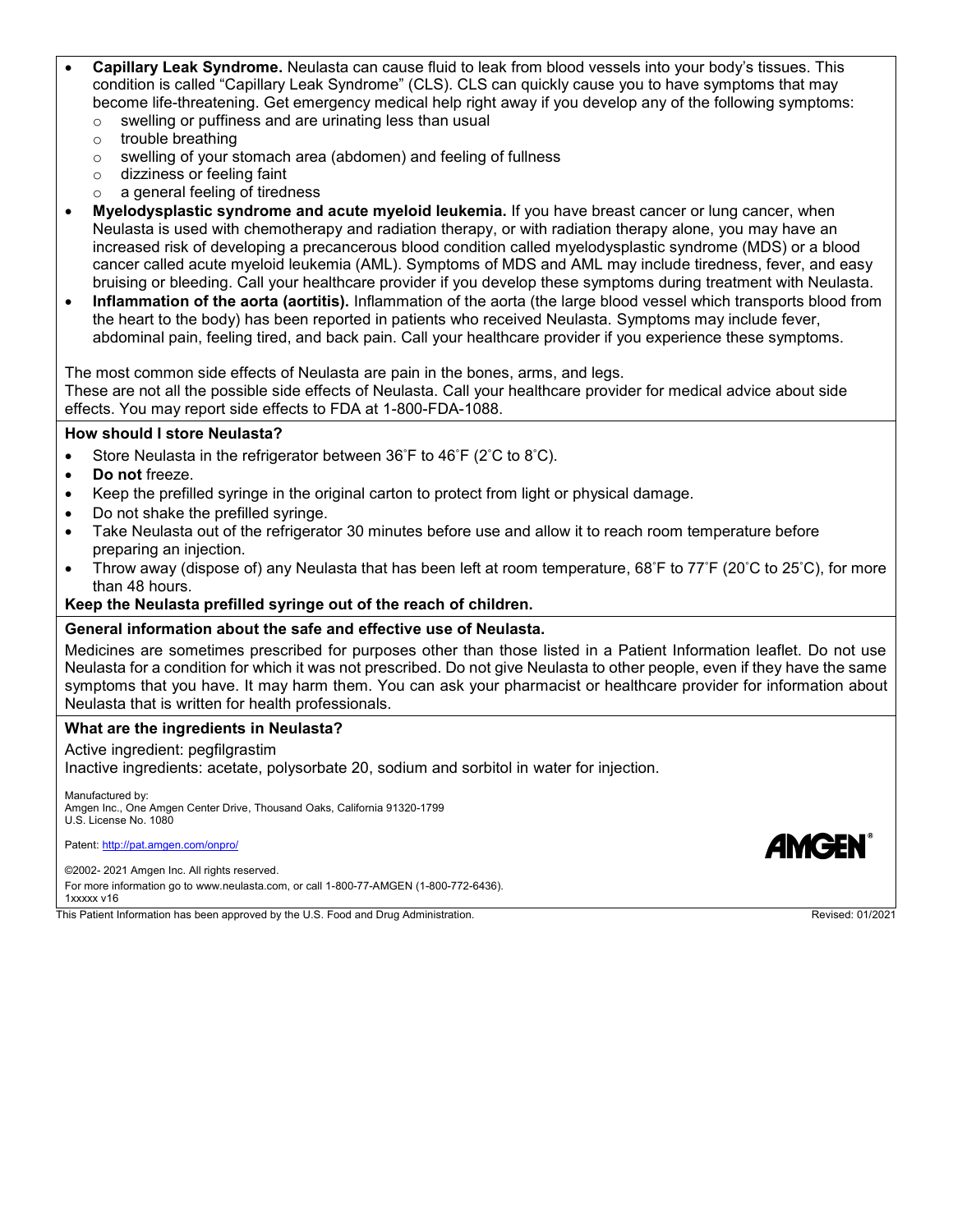## **Patient Information Neulasta® (nu-las-tah) (pegfilgrastim) injection On-body injector for Neulasta**

**What is the most important information I need to know about receiving Neulasta with the on-body injector for Neulasta?**

- **See the Instructions for Use for the on-body injector for Neulasta for detailed information about the on-body injector for Neulasta and important information about your dose delivery that has been written by your healthcare provider.**
	- o Know the time that delivery of your dose of Neulasta is expected to start.
	- $\circ$  Avoid traveling, driving, or operating heavy machinery during hour 26 through hour 29 after the on-body injector for Neulasta is applied. Avoid activities and places that may interfere with monitoring during the **45-minute** period that Neulasta is expected to be delivered by the on-body injector for Neulasta, and for 1 hour after delivery.
- A caregiver should be with you the first time that you receive Neulasta with the on-body injector for Neulasta.
- Before your next scheduled Neulasta dose, avoid use of lotions, creams, or oils on your arms and stomach area (abdomen) to help keep the device on your skin.
- If placed on the back of the arm, a caregiver must be available to monitor the status of the on-body injector.
- **If you have an allergic reaction during the delivery of Neulasta, remove the on-body injector for Neulasta by grabbing the edge of the adhesive pad and peeling off the on-body injector for Neulasta. Get emergency medical help right away.**
- **You should only receive a dose of Neulasta on the day your healthcare provider tells you.**
- **You should not receive your dose of Neulasta any sooner than 24 hours after you finish receiving your chemotherapy.** The on-body injector for Neulasta is programmed to deliver your dose about 27 hours after your healthcare provider places the on-body injector for Neulasta on your skin.
- **Do not** expose the on-body injector for Neulasta to the following because the on-body injector for Neulasta may be damaged and you could be injured:
	- o Diagnostic imaging (e.g., CT Scan, MRI, Ultrasound, X-ray)
	- o Radiation treatment
	- o Oxygen rich environments, such as hyperbaric chambers
- Avoid airport X-ray scans. Request a manual pat down instead. Use care during a manual pat down to help prevent the on-body injector for Neulasta from being accidentally removed.
- **Keep the on-body injector for Neulasta at least 4 inches away from electrical equipment such as cell phones, cordless telephones, microwaves and other common appliances.** If the on-body injector for Neulasta is too close to electrical equipment, it may not work correctly and can lead to a missed or incomplete dose of Neulasta.
- The on-body injector is for adult patients only.
- **If your on-body injector is not working properly, you may miss your dose or you may not receive your full dose of Neulasta. If you miss your dose or do not receive your full dose of Neulasta, you may have an increased risk of developing fever or infection.**
- **Call your healthcare provider right away, as you may need a replacement dose, if any of the following occur:**
	- o on-body injector for Neulasta comes off before or during a dose delivery. **Do not re-apply it.**
	- o on-body injector for Neulasta is leaking.
	- $\circ$  adhesive on your on-body injector for Neulasta becomes noticeably wet (saturated) with fluid, or there is dripping. This may mean that Neulasta is leaking out of your on-body injector for Neulasta. If this happens you may only receive some of your dose of Neulasta, or you may not receive a dose at all.
- o on-body injector for Neulasta status light is flashing red.

# **What is Neulasta?**

Neulasta is a prescription medicine used to help reduce the chance of infection due to a low white blood cell count, in people with certain types of cancer (non-myeloid), who receive anti-cancer medicines (chemotherapy) that can cause fever and low blood cell count.

**Do not take Neulasta** if you have had a serious allergic reaction to pegfilgrastim or filgrastim.

**Before you receive Neulasta, tell your healthcare provider about all of your medical conditions, including if you:**

- have a sickle cell disorder
- have had severe skin reactions to acrylic adhesives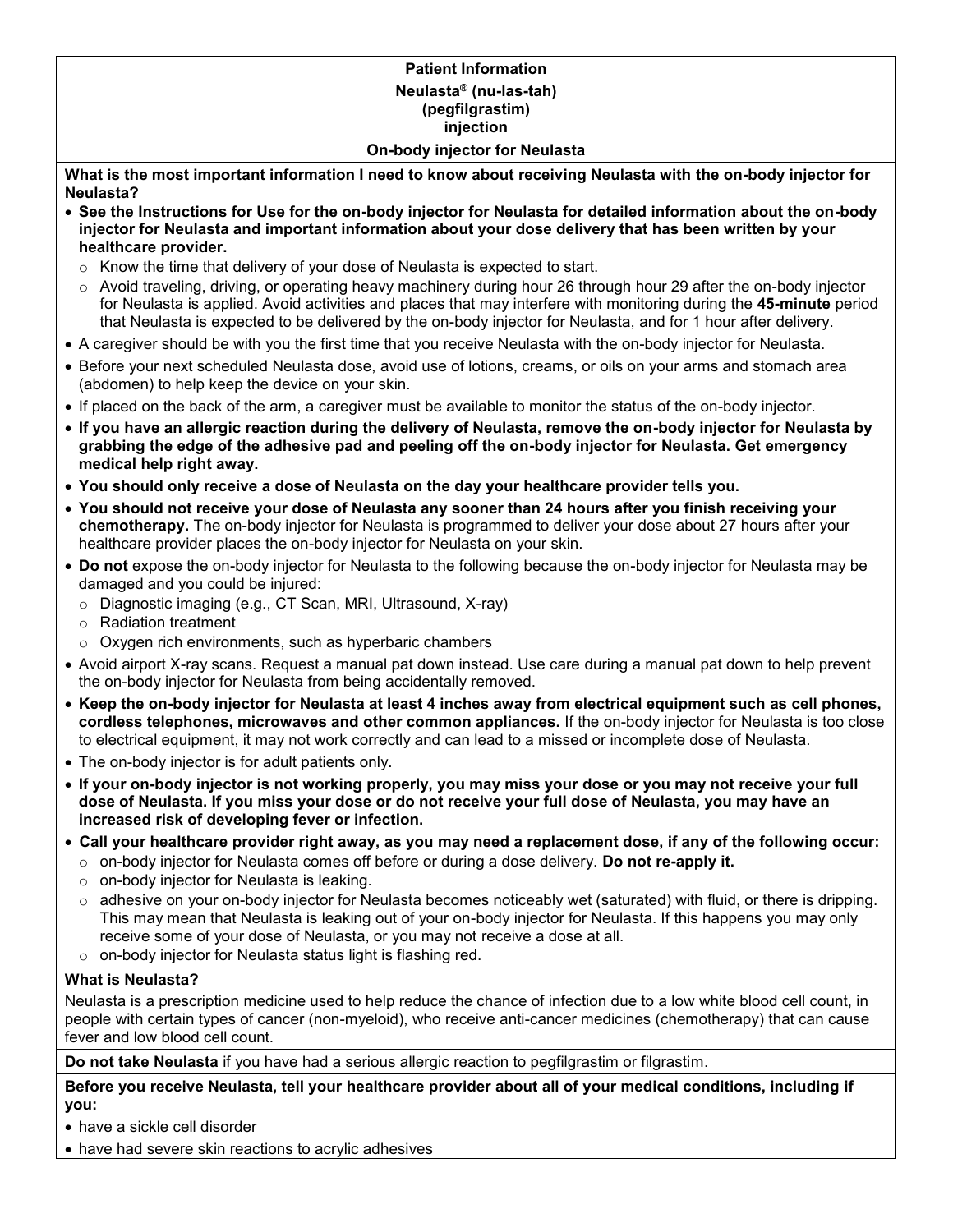- are allergic to latex. The needle cap on the prefilled syringe contains dry natural rubber (derived from latex).
- have kidney problems
- are pregnant or plan to become pregnant. It is not known if Neulasta may harm your unborn baby.
- are breastfeeding or plan to breastfeed. It is not known if Neulasta passes into your breast milk.

**Tell your healthcare provider about all the medicines you take**, including prescription and over-the-counter medicines, vitamins, and herbal supplements.

## **How will I receive Neulasta?**

**See the Instructions for Use for detailed information about how you will receive a dose of Neulasta with the on-body injector for Neulasta, and how to remove and dispose of the on-body injector for Neulasta.**

- **See the section "What is the most important information I need to know about receiving Neulasta with the on-body injector for Neulasta?"**
- Neulasta is given as an injection under the skin (subcutaneous). Your healthcare provider will use a prefilled syringe with Neulasta to fill the on-body injector prior to applying it. The prefilled syringe with Neulasta and the on-body injector are provided to your healthcare provider as part of Neulasta Onpro® kit. The on-body injector for Neulasta will be applied to the stomach area (abdomen) or back of your arm by your healthcare provider. If the on-body injector for Neulasta was placed on the back of your arm, a caregiver must be available to monitor the on-body injector for Neulasta.
- Your healthcare provider should place the on-body injector for Neulasta on an area of your skin that does not have swelling, redness, cuts, wounds, or abrasions. Tell your healthcare provider about any skin reactions that happen in the on-body injector for Neulasta application area after it has been applied.
- The on-body injector for Neulasta is programmed to deliver your dose about 27 hours after your healthcare provider places the on-body injector for Neulasta on your skin.
- The dose of Neulasta will be delivered over about 45 minutes. During dose delivery and for 1 hour after delivery, it is best to stay in a place where you or a caregiver can monitor the on-body injector for Neulasta to make sure you receive your full dose of Neulasta and watch for symptoms of an allergic reaction.
- Your healthcare provider will show you how to monitor the on-body injector for Neulasta to make sure delivery has been completed.
- Keep the on-body injector for Neulasta dry for about the last 3 hours before the dose delivery is expected to start. This will help you to better detect possible leaking from the on-body injector for Neulasta.
- Only expose the on-body injector for Neulasta to temperatures between 41°F to 104°F (5°C to 40°C).

# **While the on-body injector for Neulasta is in place you should avoid:**

- traveling, driving or operating heavy machinery during hour 26 through hour 29 after the on-body injector for Neulasta is applied.
- sleeping on the on-body injector for Neulasta or applying pressure on the on-body injector for Neulasta. The on-body injector for Neulasta may not work properly.
- bumping the on-body injector for Neulasta or knocking it off your body.
- using other materials to hold the on-body injector in place. Using other materials could cover audio or visual indicators or press the on-body injector against your skin, and lead to a missed dose or incomplete dose of Neulasta.
- getting body lotion, creams, oils, and skin cleansing products near the on-body injector for Neulasta. These products may loosen the adhesive that holds the on-body injector for Neulasta onto your body.
- using bath tubs, hot tubs, whirlpools, or saunas, and direct sunlight. These may affect Neulasta.
- peeling off or disturbing the on-body injector for Neulasta adhesive before you receive your full dose of Neulasta.

# **What are the possible side effects of Neulasta?**

# **Neulasta may cause serious side effects, including:**

- **Spleen rupture.** Your spleen may become enlarged and can rupture. A ruptured spleen can cause death. Call your healthcare provider right away if you have pain in your left upper stomach area or left shoulder.
- **A serious lung problem called Acute Respiratory Distress Syndrome (ARDS).** Call your healthcare provider or get emergency medical help right away if you have shortness of breath with or without a fever, trouble breathing, or a fast rate of breathing.
- **Serious allergic reactions.** Neulasta can cause serious allergic reactions. These reactions can cause a rash over your whole body, shortness of breath, wheezing, dizziness, swelling around your mouth or eyes, fast heart rate and sweating.

**If you have an allergic reaction during the delivery of Neulasta, remove the on-body injector for Neulasta by grabbing the edge of the adhesive pad and peeling off the on-body injector for Neulasta. Get emergency medical help right away.**